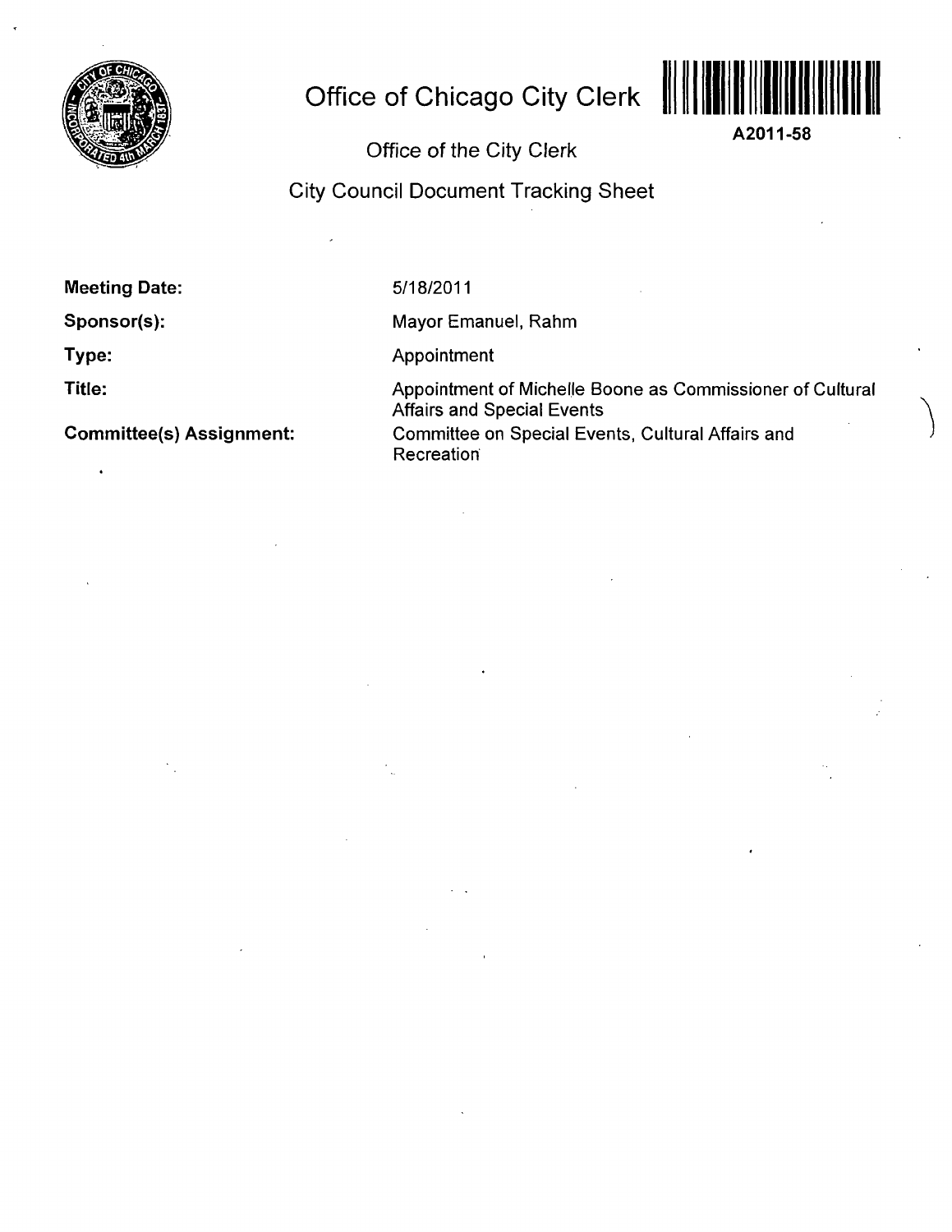



## OFFICE OF THE MAYOR

#### CITY OF CHICAGO

RAHM EMANUEL MAYOR

May 18,2011

 $\sim$ 

## TO THE HONORABLE, THE CITY COUNCIL OF THE CITY OF CHICAGO

Ladies and Gentlemen:

Events. I have appointed Michelle Boone as Commissioner of Cultural Affairs and Special

Your favorable consideration of this appointment will be appreciated.

Very truly yours,

Emane  $\alpha$ layor